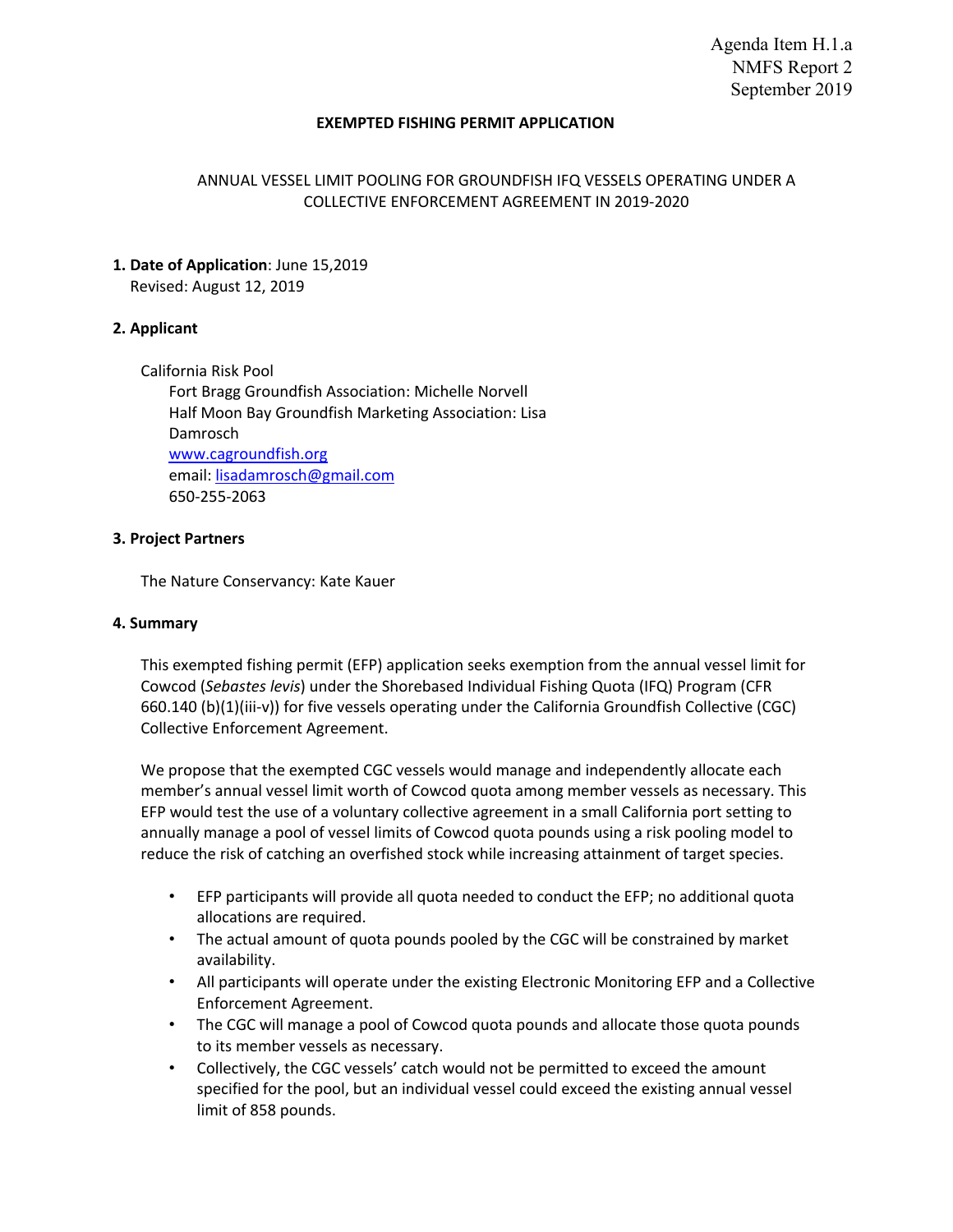### **5. Statement of Purpose and Goals**

### **Purpose**

The purpose of this EFP is to allow CGC vessels to test the use of a voluntary collective agreement to annually manage a pool of annual vessel limits of Cowcod. Specifically, this EFP would use a risk pooling model to reduce the risk of catching an overfished stock while increasing attainment of target species and still meeting conservation and management objectives. The members of the CGC have a proven track record of compliance, collaboration and innovative management measures.

# **Goals**

- 1. Test and evaluate the merits of permitting a regional collective of vessels operating under a Collective Enforcement Agreement, similar to a regional fishery association, to pool constraining species quota pounds, allocate those pounds among members as needed (potentially exceeding individual annual vessel limits), and stay within a pool limit.
- 2. Identify if managing annual vessel limits using a risk pool model can allow additional attainment of target species while mitigating the impact of catching constraining species to the point of ending fishing seasons early.
- 3. Establish and share best practices for collectively managing and allocating constraining species quota pounds using a Collective Enforcement Agreement.
- 4. Gather and share information that may inform an impact analysis should the Council scope potential changes to the groundfish IFQ vessel limit regulations.
- 5. Gather and share information that may inform an exploration into the types of provisions to include in regional fishery associations as defined in the MSA as well as community fishing groups that are already allowed within the current fishery management system.

### **6. Justification and Broader Significance:**

Annual vessel limits are used in the Shorebased IFQ Program to restrict the consolidation of quota pounds among vessels in the fishery, particularly for constraining species such as overfished species (e.g., cowcod). The region where the CGC operates off the coast of California (south of the 40º 10' N. latitude management line) is the only area where cowcod are encountered and managed as an individual IFQ species, and few trawl vessels operate in the area. The annual catch limit for cowcod is small both due to its rebuilding status and its typical abundance in the marine environment. The cowcod stock has been making significant rebuilding progress and is nearly rebuilt. At this time, due to the low harvest allowances and the rigidity of annual vessel limits, this rebuilding stock has the potential to destabilize this portion of the groundfish trawl fishery should higher-than-normal catches occur. The existing annual vessel limit for cowcod (858 lb) is constraining fishing operations and limits the effectiveness of Collective Enforcement Agreements by reducing flexibility and ability to pool risk. An early end to a vessel's fishing opportunity due to exceeding individual vessel limits of cowcod would prove detrimental to individual businesses, markets and infrastructure growth that has been hardfought to rebuild in California. A single vessel leaving the fishery early would result in a loss of more than 50% of the total IFQ Groundfish landed south of San Francisco.

Industry raised the issue of the cowcod annual vessel limit (as well as other southern area species caps) being constraining at the Community Advisory Board meetings during the Shorebased IFQ Program 5 year review, and this topic was discussed when prioritizing recommendations for follow-on actions as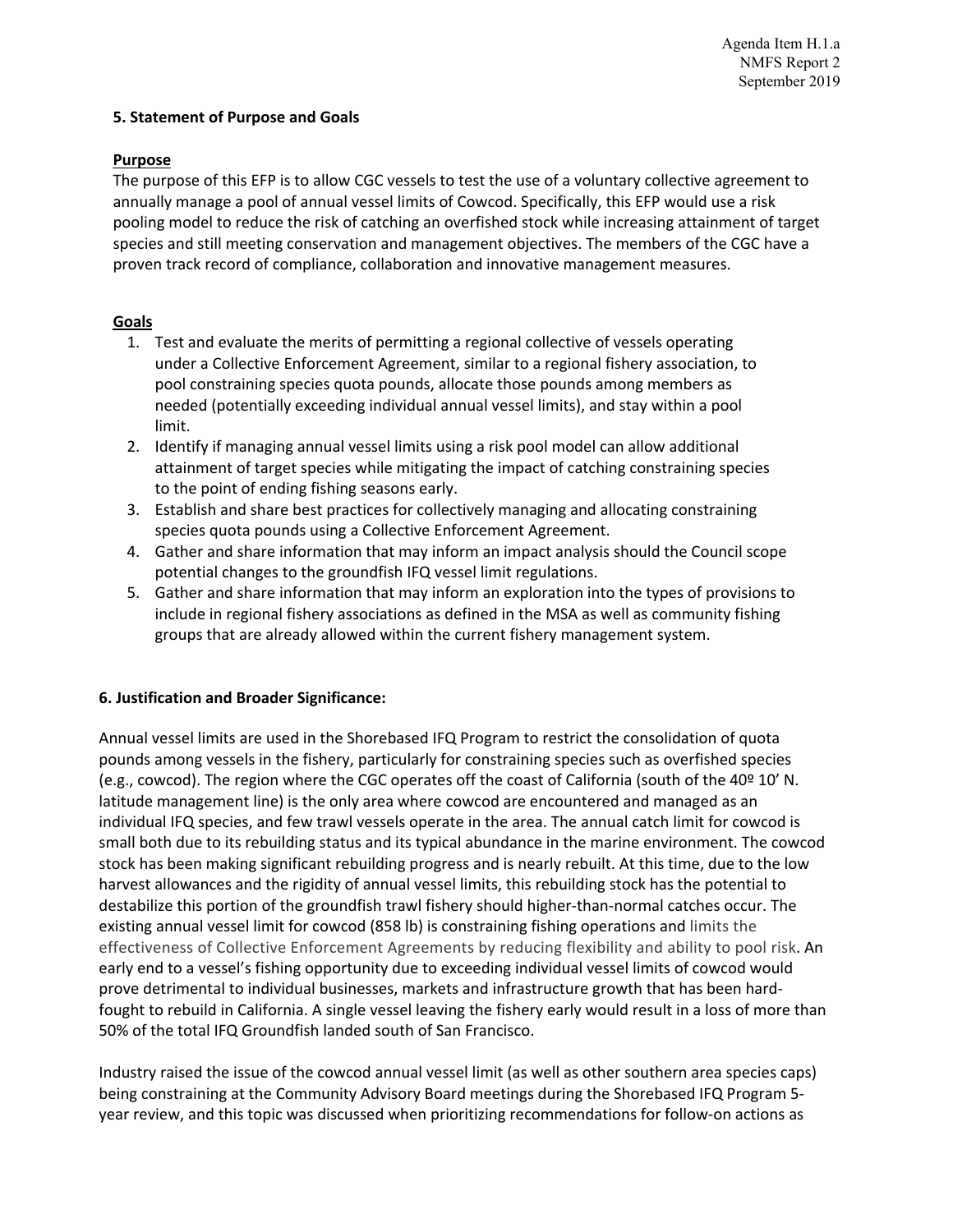part of the 5-year review process. However, the Council chose not to move ahead with reconsideration of annual vessel QP limits at the time.

While the CGC has taken voluntary measures to successfully reduce the catch of this constraining stock over the last nine years, it has experienced a significant increase in catches of cowcod in 2018 and 2019 as the stock rebuilds. For example, the CGC has experienced a 416% increase in the amount of cowcod caught by this point in the season from 2017 to 2019. In 2017, the CGC had seven member vessels and had collectively caught 151 lb of cowcod by June 1<sup>st</sup>. In contrast, in 2019 the CGC has five member vessels and had caught 780 lbs by the same point in the season. As of August 2019, CGC members have harvested more than 1000 lbs which represents over 80% of the total cowcod harvested by the entire fleet.

The current attainment rate of cowcod is 20%. The ratio of cowcod to other under-attained target species with market demand is currently less than .01%. However, individual fishing operations are restricted from access to stocks with market demand due to the low cowcod annual vessel limit.

The cowcod stock was recently assessed, and is expected to rebuild by 2020. In advance of annual vessel limits that may result from improvements in the condition of the cowcod stock, the CGC believes that this EFP could test managing annual vessel limits using a collective enforcement agreement, collecting information and sharing best practices while still supporting the ongoing rebuilding of this stock. Additionally, this EFP will allow for exploring the types of provisions to include in regional fishery associations as defined in the MSA, as well as community fishing groups that are already allowed within the current fishery management system. This could lead to regulatory change that would successfully mitigate serious socioeconomic risks by providing flexibility to the fleet and support the successful rebuilding of the West Coast groundfish fishery.

As cowcod continues to rebuild, allowing vessels to pool their cowcod quota will create overall greater stability among the fishing industry. If vessels are given more flexibility to access healthy target stocks, then fishing vessels and the associated community infrastructure will be better able to continue operating during fishing years with lower cowcod quotas.

# **7. Duration**

We request the permit be issued for the full 2019-2020 groundfish biennial harvest specifications cycle (i.e., the remainder of 2019 and for the full 2020 fishing year).

# **8. Number of Vessels**

We anticipate that 5 vessels will participate in this EFP from 3 ports (Half Moon Bay, Morro Bay and Fort Bragg, California). This represents the current participating vessels in the GCG. The CGC is always open to new participants. If new participants apply and qualify to join the CGC, the CGC would notify NMFS and request additional EFPs for new participants. New participants would be required to have both this EFP and an EM EFP to operate under its Collective Enforcement Agreement.

# **9. Description and Amount of Harvested Species**

Target Species: Chilipepper rockfish, Bocaccio rockfish, Petrale Sole, Lingcod, minor shelf rockfish, minor slope rockfish, Splitnose rockfish, other flatfish Rebuilding Species: Cowcod, Yelloweye rockfish.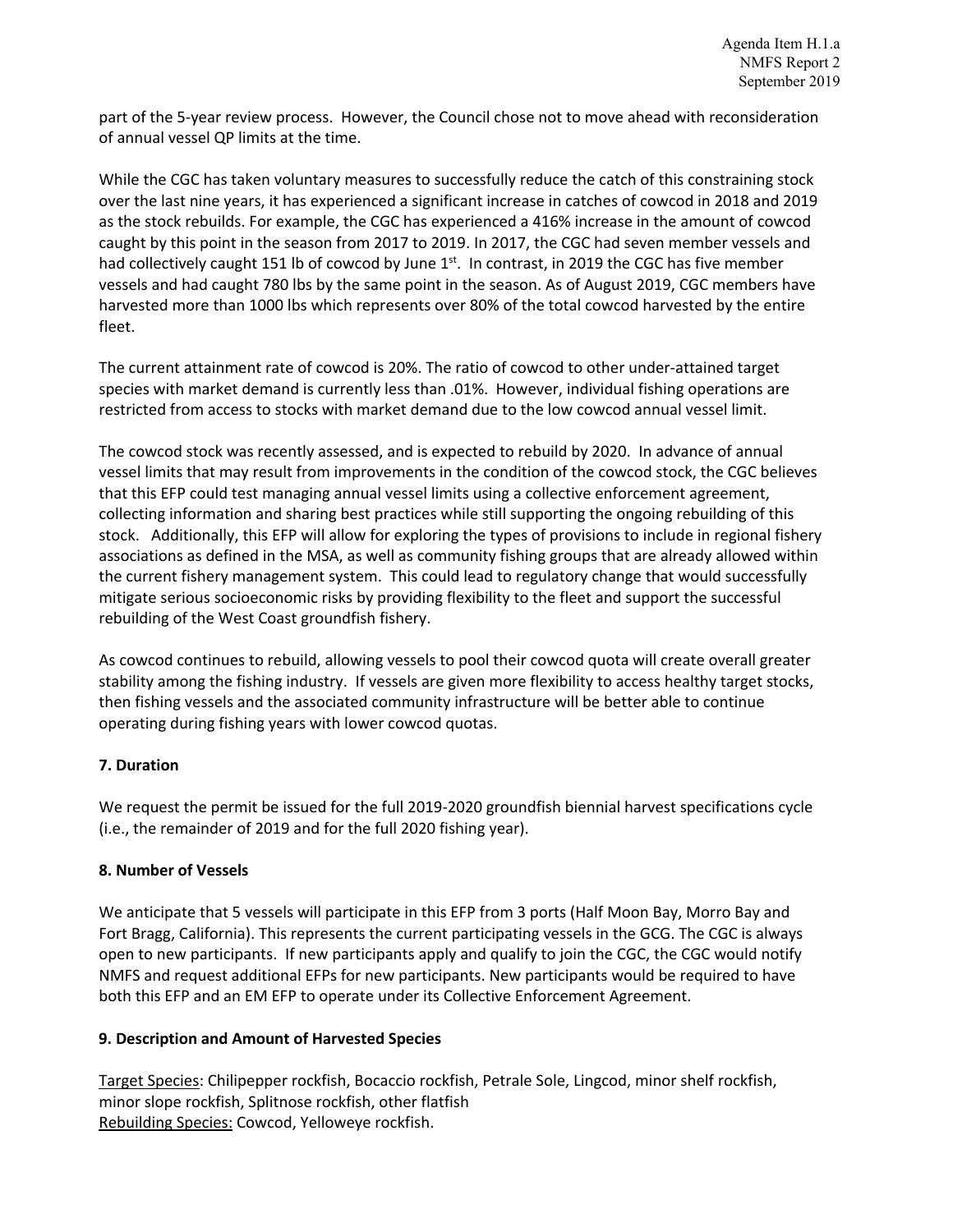### **10. Accountability Mechanism**

In an effort to mitigate accountability concerns, the vessels participating in this EFP will be required to sign a collective enforcement agreement (i.e. a contract) under which they agree to comply with the terms and conditions of the EFP and the Collective Enforcement Agreement, and authorize the release of data for purposes of verifying their compliance.

An EFP project manager will monitor participating vessels and their owners and operators for compliance with EFP requirements and the terms of the Collective Enforcement Agreement and The California Groundfish Collective may unilaterally suspend or terminate a participant's or vessel's authority to operate under the EFP at any time if they conclude, that the participant's or vessel's activity is inconsistent with the terms of the EFP, the Collective Enforcement Agreement, or any of the intents and purposes for which activity under the EFP or this Agreement is being conducted.

This structure will help ensure that compliance incentives are in place and that minor issues are dealt with by the EFP applicant.

This contract will be an extension of the Collective Enforcement Agreement that was developed partnership with, and to the satisfaction of, NOAA OLE, and that is currently in place for the CGC Electronic Monitoring (EM) EFP. This agreement includes the following:

- i. An acknowledgement by signatories that violations by one vessel may result in penalties for all participants, and that potential violations will be reviewed by an EFP manager (selected by the participants) and notified to NMFS OLE.
- ii. An acceptance by participants of the possibility of the EFP being revoked in the case of a serious violation by a single fishing vessel.
- iii. Incentives to report accurately and to cooperate with existing voluntary risk pooling protocols (for example, use of fishery management plans that include detailed spatial plans with zoned risk mitigation behaviors, such as 30-minute test tows in areas where Cowcod and Yelloweye may be encountered, and voluntary closures of highrisk areas).

The total amount of cowcod QP managed under this scenario will be limited by the market availability and will not exceed the number of participants multiplied by the annual vessel limits. There is no additional allocation of QP requested for any stock or stock complex, and vessels would stay within allocated QP limits.

# **11. Proposed Data Collection:**

The CGC has collected fishing activity data since 2011 such as tracking the number of spatial fishing plans by gear and region and the number and relative size of voluntary no- go fishing zones closed by the CGC. The CGC also conducts a monthly check in that gauges the usage of QP of overfished species, and the ratio of overfished species to Target species harvested. The CGC will continue to operate under approved fishing plans that track the percentage of cowcod harvested in all sets/hauls (currently at .006%) and the amount of additional target species attainment achieved by allowing the pooling of vessel caps.